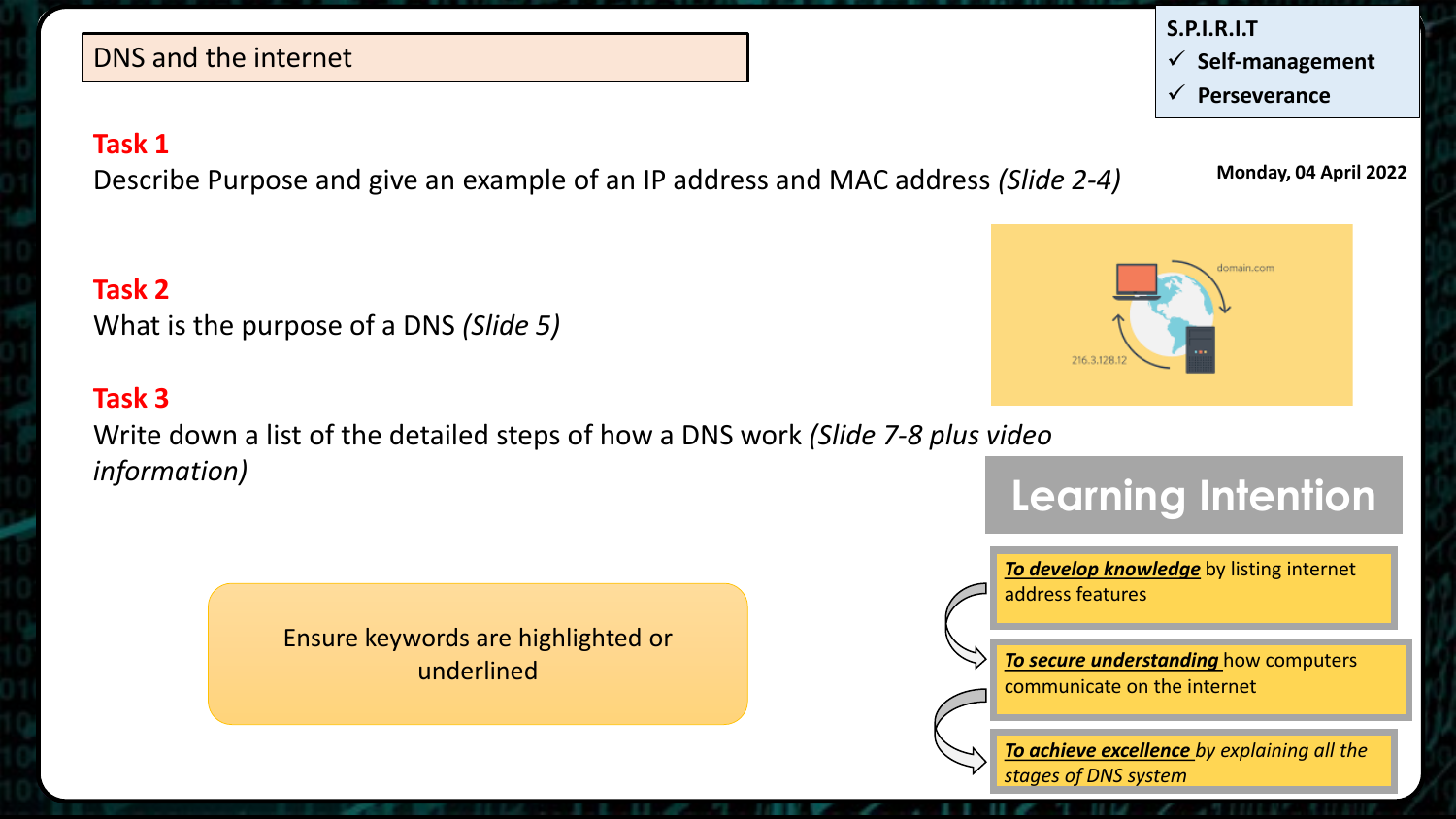### **IP Addresses**



- An IP address is an address which is **allocated to a computer system on a network**.
- An example of an IP address is 195.10.213.120.
- It is used by the TCP/IP protocol to **uniquely identify** computer systems on a network, thus allowing communication between them.
- **In routing tables** the corresponding IP address of a **unique MAC address** is stored and updated as necessary.

[https://www.youtube.com/watch?v=7\\_-qWlvQQtY](https://www.youtube.com/watch?v=7_-qWlvQQtY)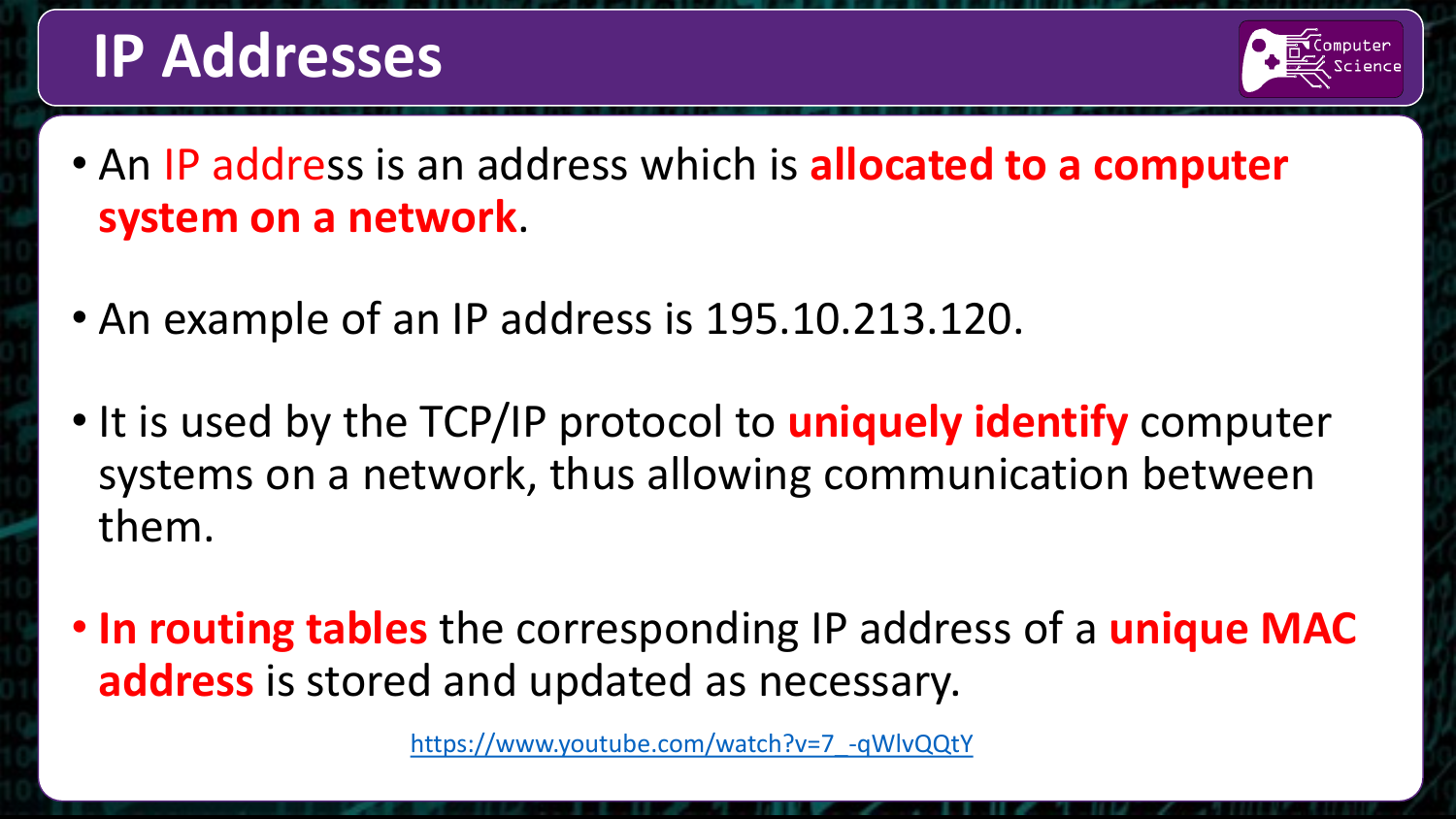### **MAC Address**



A MAC address (Media Access Control) is a unique hexadecimal number given to any communication device, such as a network interface card.

Also known as **a physical address** or **a hardware address** – does not change

An example of a MAC address is 74:E1:B6:8E:18:77.

The address is usually stored in a communication devices' ROM.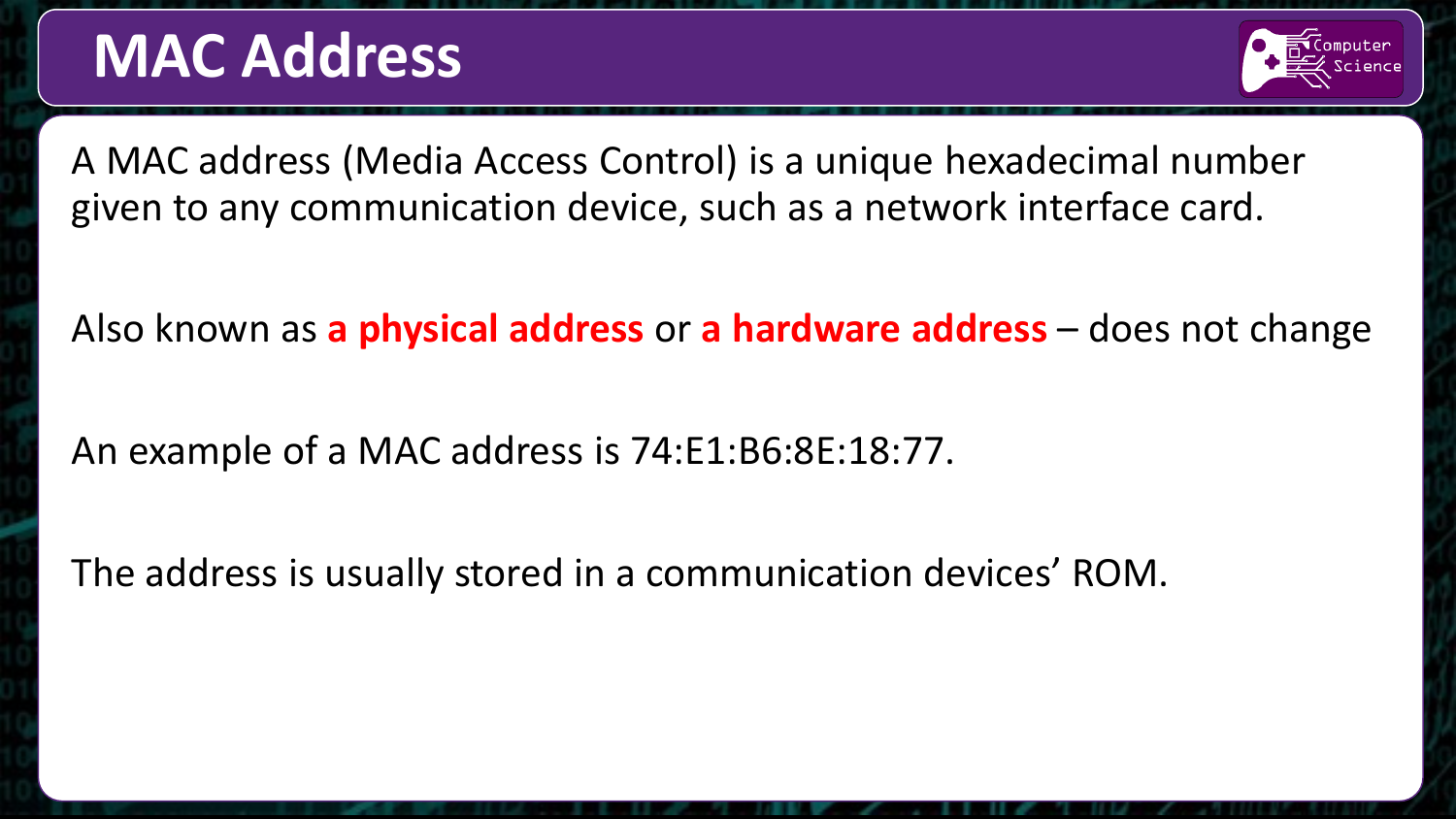# **Web browsers**

### **A Web browser is:**

• An application used to access websites and render their html code to allow viewing.

### **The role of a web browser** is

- to render HTML (language used to create web pages)
- Rendering is *a process used in web development that turns website code into the pages users*  COT whitem *see when they visit a website.*





omputer

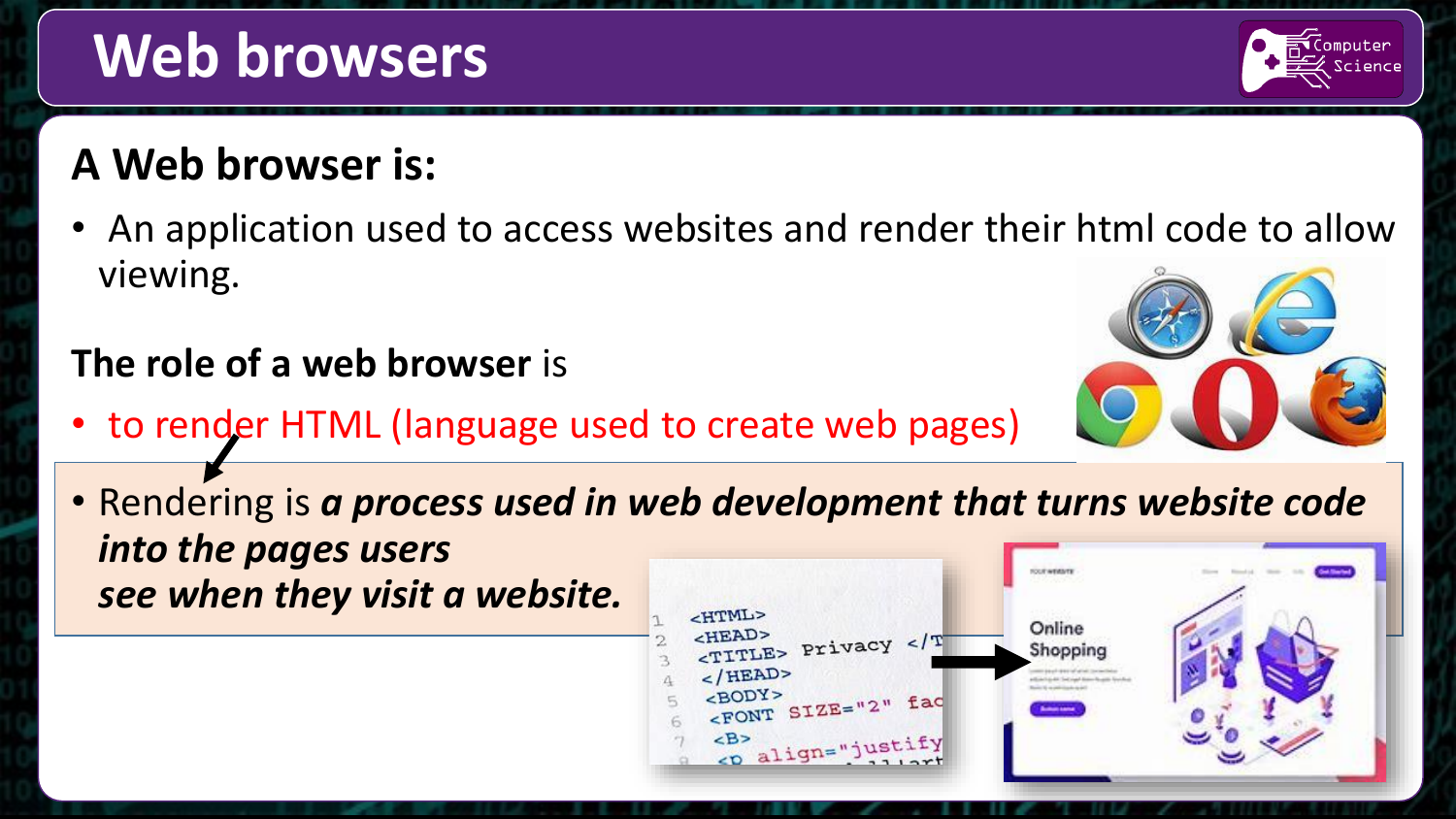## **IP Addresses and web browsers**



### **DNS TASK**

• EVERYONE GO ONTO THE INTERNET. GO TO ANY WEBPAGE **OTHER THAN GOOGLE**

• ..then, type this IP address into the address browser: 216.58.201.164

### What happened?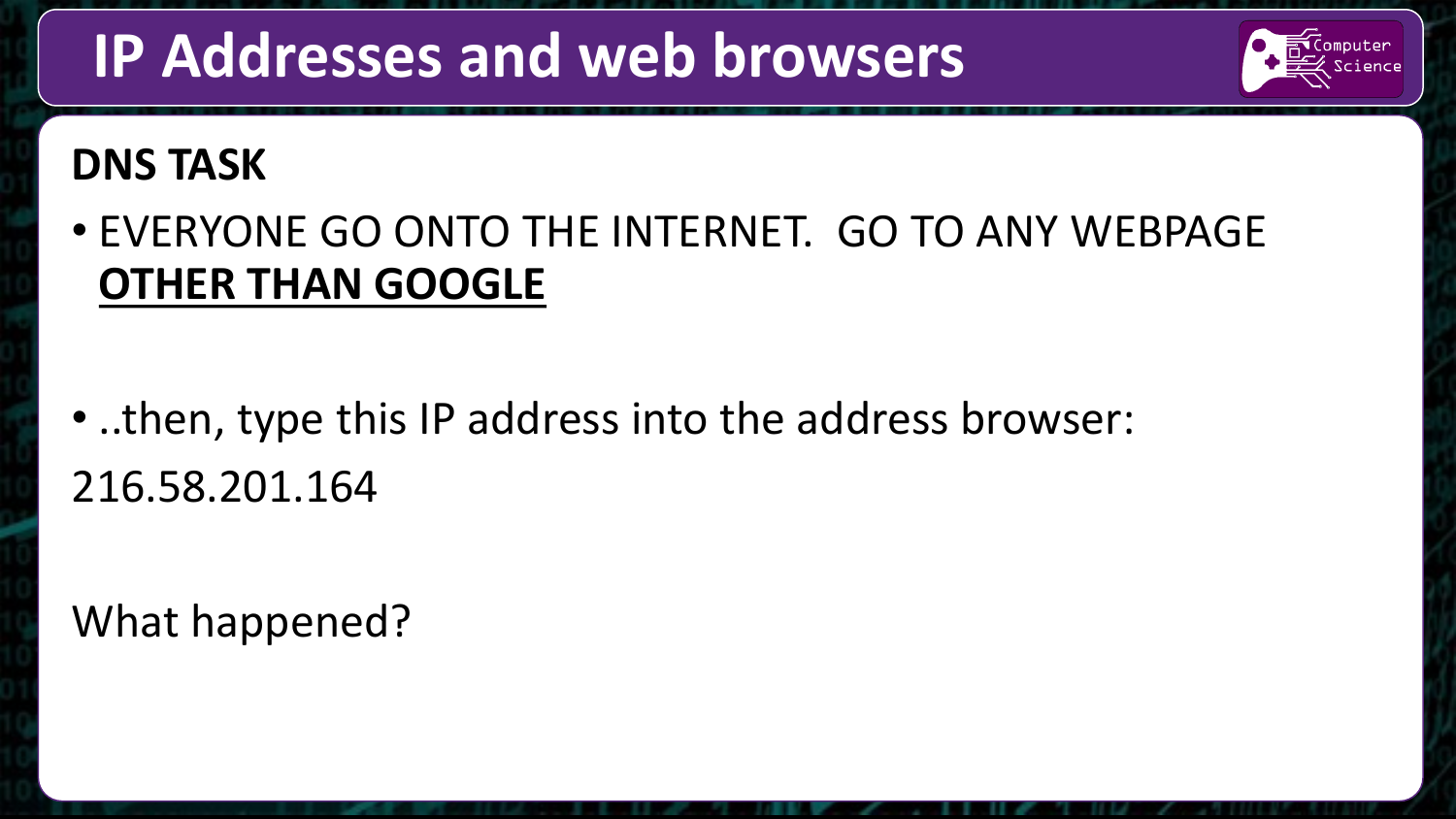



- A Domain Name System (DNS) is a **distributed database**  that **matches IP addresses to computer system resources**.
- $\cdot$  [216.58.201.164](http://www.google.com/) = ??????
- 216.58.201.164 is much harder to remember than www.google.com



The role of a web browser is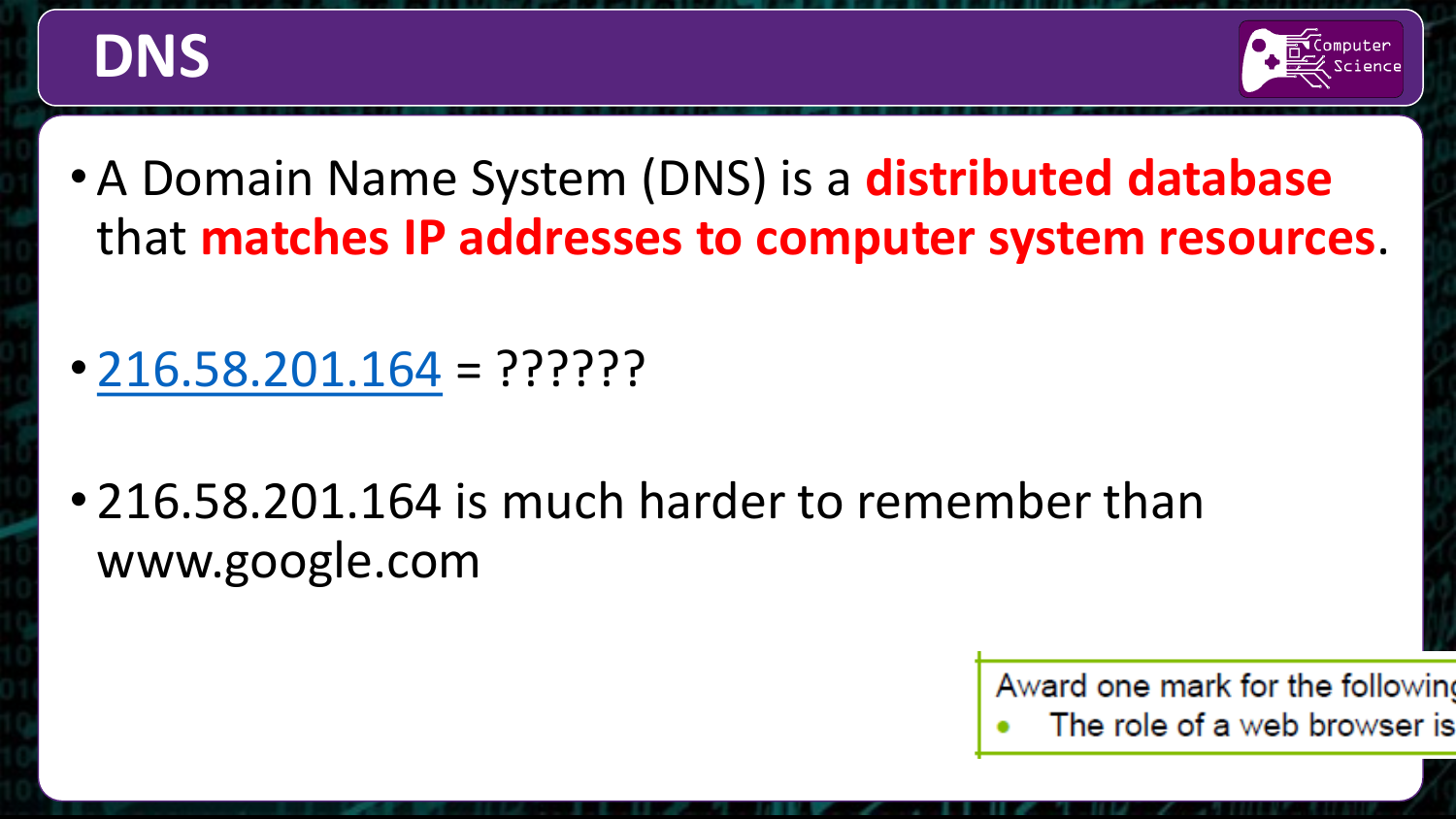## **DNS table example**



| $\parallel$ x.<br><b>DNSDataView</b><br><del>o l</del> o<br>Edit<br>View<br>Help<br>File<br>回<br>电窗引升<br>E<br>Ы |            |           |                         |                |          |        |            |                    |                  |                   |       |
|-----------------------------------------------------------------------------------------------------------------|------------|-----------|-------------------------|----------------|----------|--------|------------|--------------------|------------------|-------------------|-------|
|                                                                                                                 |            |           |                         |                |          | Record | Domain     | <b>Record Type</b> | <b>Host Name</b> | <b>IP Address</b> | $Mo*$ |
|                                                                                                                 |            |           |                         |                |          | 41     | google.com | <b>NS</b>          | ns1.google.com   | 216.239.32.10     |       |
| 2 <sup>o</sup>                                                                                                  | google.com | <b>NS</b> | ns2.google.com          | 216.239.34.10  |          |        |            |                    |                  |                   |       |
| @3                                                                                                              | google.com | <b>NS</b> | ns4.google.com          | 216.239.38.10  |          |        |            |                    |                  |                   |       |
| $\odot$ 4                                                                                                       | google.com | <b>NS</b> | ns3.google.com          | 216.239.36.10  |          |        |            |                    |                  |                   |       |
| $\odot$ 5                                                                                                       | google.com | MX        | alt2.aspmx.l.google.com | 74.125.45.27   | Pref     |        |            |                    |                  |                   |       |
| $\odot$ 6                                                                                                       | google.com | МX        | aspmx.l.google.com      | 74.125.39.27   | Pref     |        |            |                    |                  |                   |       |
| O <sub>T</sub>                                                                                                  | google.com | <b>MX</b> | alt4.aspmx.l.google.com | 209.85.227.27  | $Pref$ = |        |            |                    |                  |                   |       |
| ⊛ 8                                                                                                             | google.com | <b>MX</b> | alt1.aspmx.l.google.com | 74.125.155.27  | Pref     |        |            |                    |                  |                   |       |
| ⊙ 9                                                                                                             | google.com | <b>MX</b> | alt3.aspmx.l.google.com | 74.125.91.27   | Pref     |        |            |                    |                  |                   |       |
| $-10$                                                                                                           | google.com | A         | google.com              | 209.85.149.103 |          |        |            |                    |                  |                   |       |
| $-31$                                                                                                           | google.com | A         | google.com              | 209.85.149.103 |          |        |            |                    |                  |                   |       |
| 40,12                                                                                                           | google.com | A         | google.com              | 209.85.149.103 |          |        |            |                    |                  |                   |       |
| 313                                                                                                             | qoogle.com | А         | google.com              | 209.85.149.103 |          |        |            |                    |                  |                   |       |
| @14                                                                                                             | google.com | A         | google.com              | 209.85.149.103 |          |        |            |                    |                  |                   |       |
| $\otimes$ 15                                                                                                    | google.com | A         | google.com              | 209.85.149.103 |          |        |            |                    |                  |                   |       |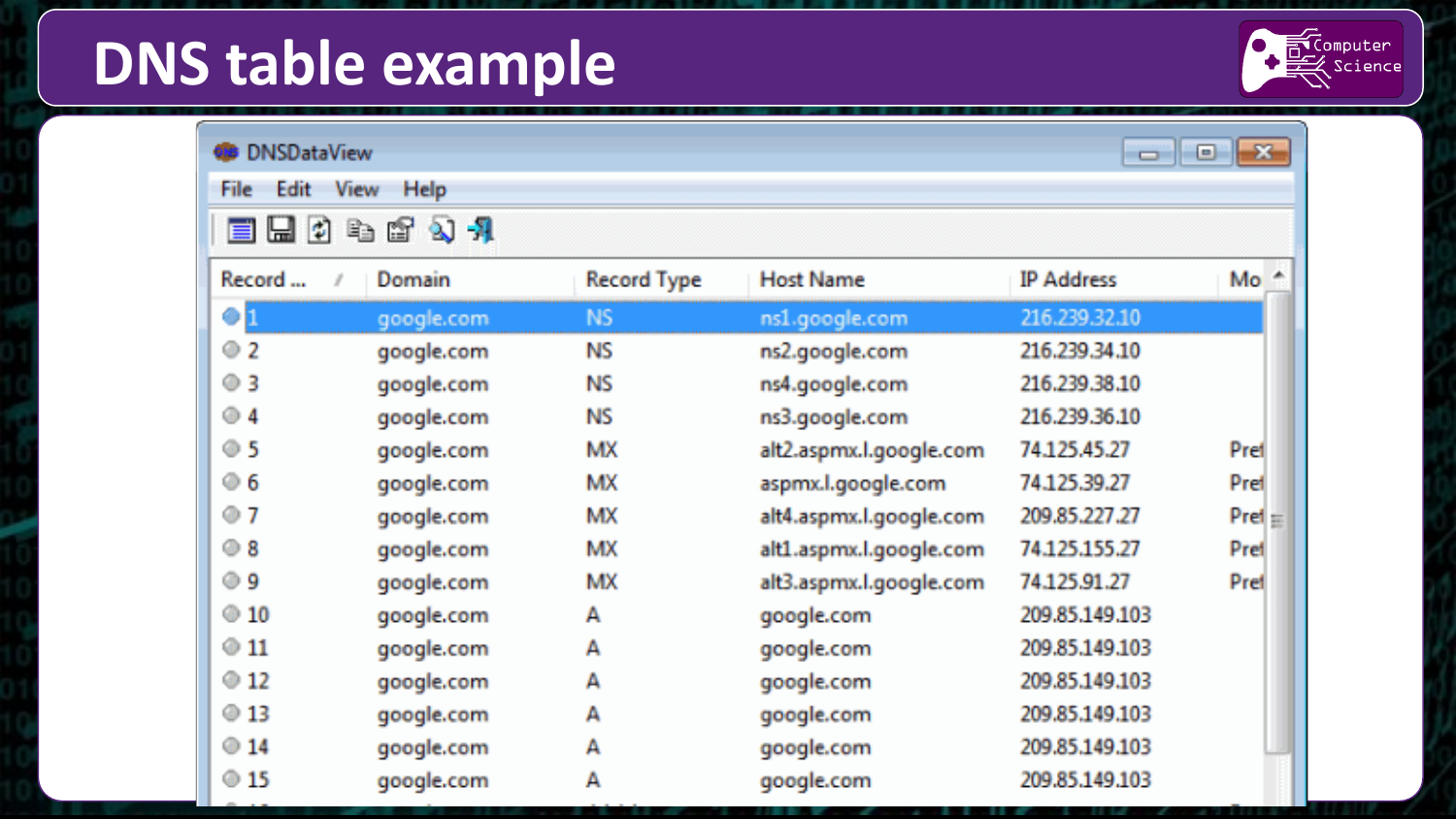## **DNS in your Cache**